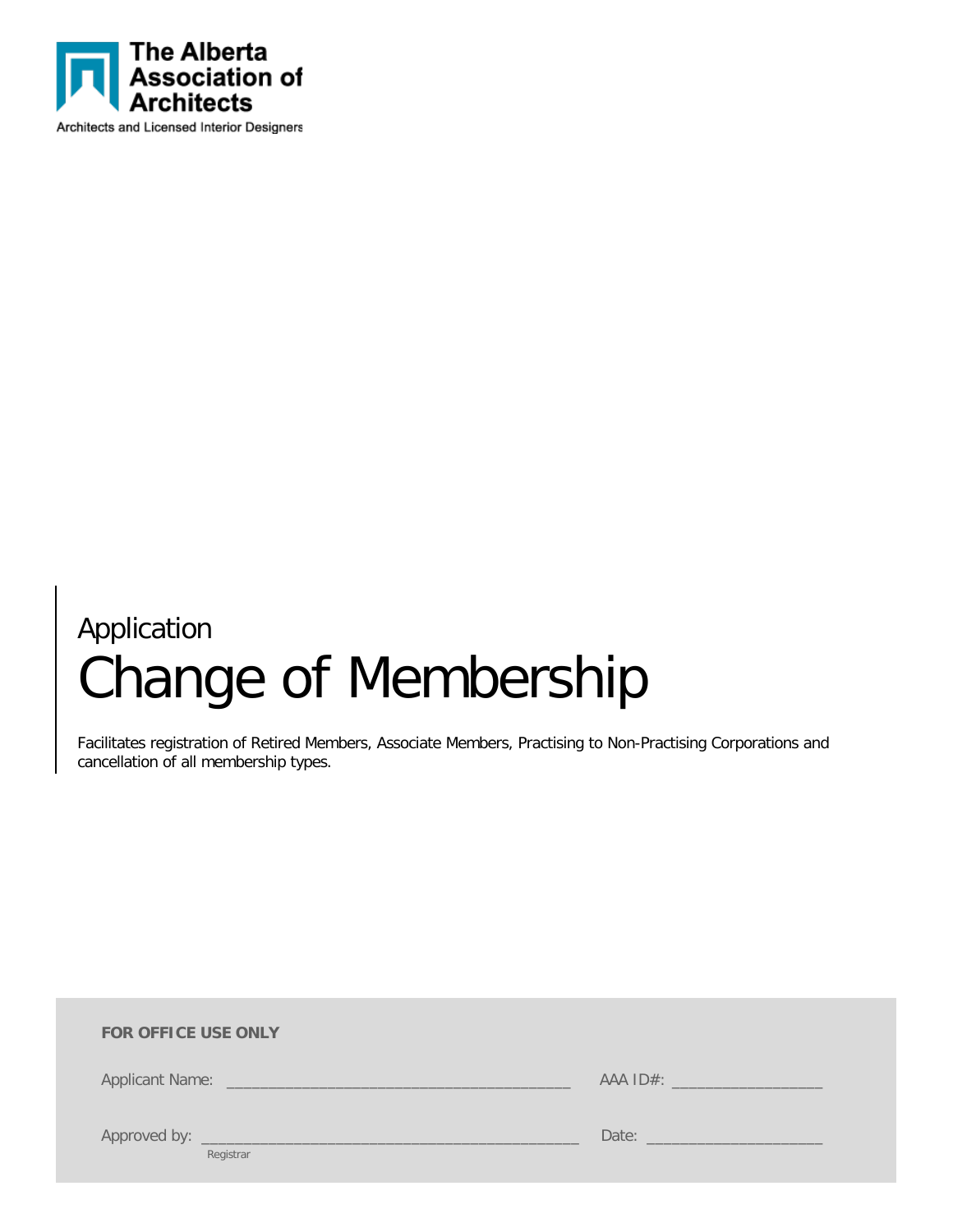

# Change of Membership Application

Note: All requests must be approved by the Council. This application does NOT facilitate all changes to membership (i.e. Interns requesting registration, firms requesting to register as a corporation, etc.).

| Name of INDIVIDUAL Requesting Change                    |                                                                                                                                                                                                                                |        | AAA #      |               |
|---------------------------------------------------------|--------------------------------------------------------------------------------------------------------------------------------------------------------------------------------------------------------------------------------|--------|------------|---------------|
| $-$ AND/OR $-$                                          |                                                                                                                                                                                                                                |        |            |               |
| Name of FIRM/CORPORATION ('Practice') Requesting Change |                                                                                                                                                                                                                                |        | $AAA \#$   |               |
| (Street)                                                |                                                                                                                                                                                                                                | (City) | (Province) | (Postal Code) |
|                                                         | Tel: and the state of the state of the state of the state of the state of the state of the state of the state of the state of the state of the state of the state of the state of the state of the state of the state of the s |        |            |               |

#### **Change of Individual Status** (Complete for cancellation of individual membership only)

Select Current Status:

□ Registered Architect

□ Licensed Interior Designer

□ Retired Member

Associate Member

 $\Box$  Other:

Select Requested Status:

Voluntary Cancellation (select reason for cancellation)

Individual/Company has ceased to operate: (outline reason – retirement/death/closing down operations/ merger)

Company purchased by/merged with another permit holder: (please state name and permit number of new owner)

\_\_\_\_\_\_\_\_\_\_\_\_\_\_\_\_\_\_\_\_\_\_\_\_\_\_\_\_\_\_\_\_\_\_\_\_\_\_\_\_\_\_\_\_\_\_\_\_\_\_\_\_\_\_\_\_\_\_\_\_\_\_\_\_\_\_\_\_\_\_\_\_\_\_\_\_\_\_\_\_\_\_\_\_\_\_\_\_\_\_\_\_\_\_\_\_\_\_\_\_\_\_\_\_\_\_\_\_\_

\_\_\_\_\_\_\_\_\_\_\_\_\_\_\_\_\_\_\_\_\_\_\_\_\_\_\_\_\_\_\_\_\_\_\_\_\_\_\_\_\_\_\_\_\_\_\_\_\_\_\_\_\_\_\_\_\_\_\_\_\_\_\_\_\_\_\_\_\_\_\_\_\_\_\_\_\_\_\_\_\_\_\_\_\_\_\_\_\_\_\_\_\_\_\_\_\_\_\_\_\_\_\_\_\_\_\_\_\_

No AAA registered/licensed member to hold 51% requirement of majority shares

 $\Box$  Other (please explain):

AAA Associate Member (AS) (fee and annual dues payment required)

 $\square$  Retired Member (RM) (annual dues payment required)

Effective Date of Requested Status: \_\_\_\_\_\_\_\_\_\_\_\_\_\_\_\_\_\_\_\_\_\_\_\_\_\_\_\_\_\_\_\_\_\_\_\_\_\_\_\_\_\_\_\_\_\_\_\_\_\_\_\_\_\_\_\_\_\_\_\_\_\_\_\_\_\_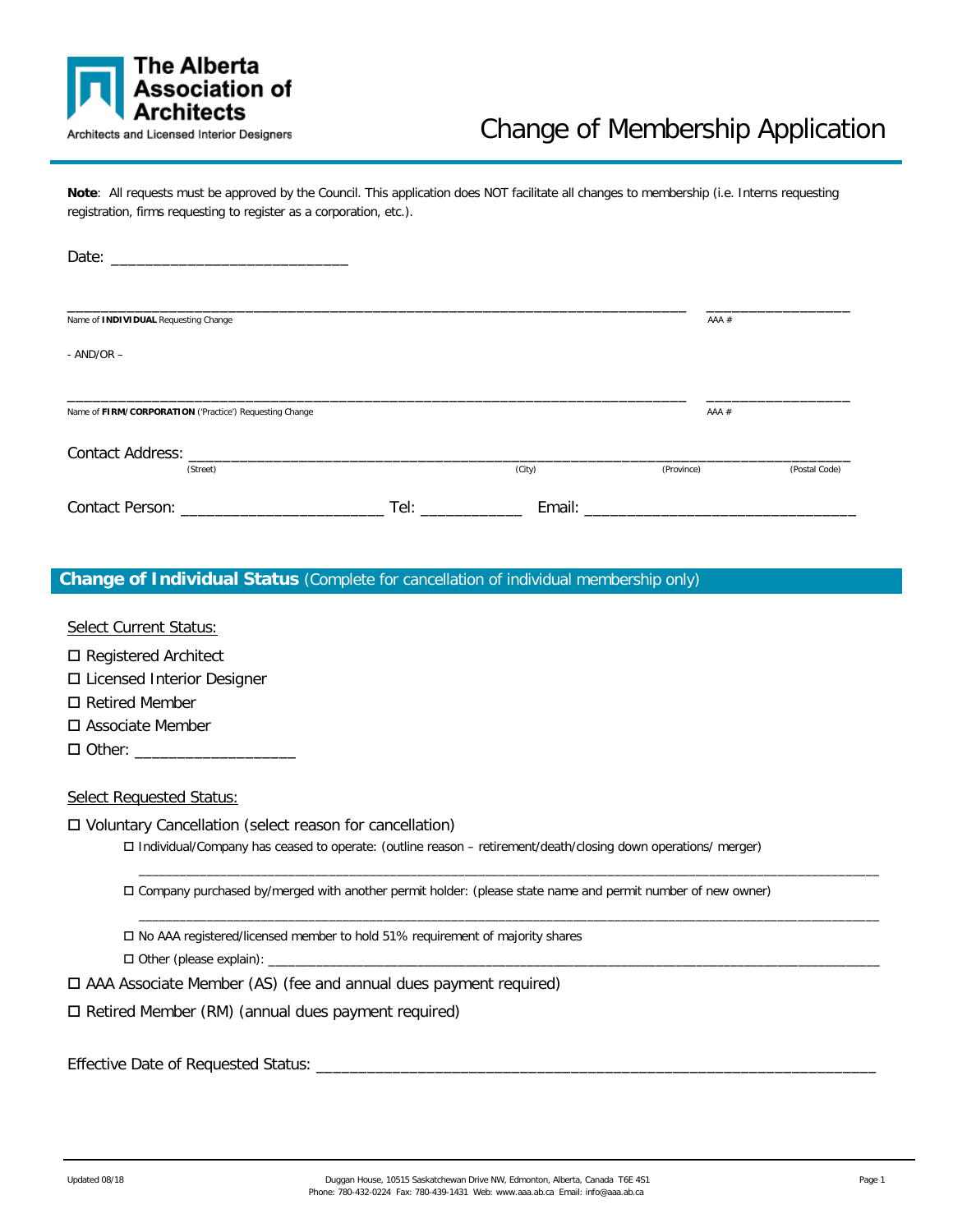#### **Change of Practice Status** (Complete for cancellation of firm/corporation membership only)

Select Current Status: □ Practising Corporation □ Non-Practising Corporation Firm (Sole Proprietorship or Partnership) Select Requested Status:

 $\square$  Voluntary Cancellation – Reason for Cancellation: □ Non-Practising Corporation (fee required)

Effective Date of Requested Status: \_\_\_\_\_\_\_\_\_\_\_\_\_\_\_\_\_\_\_\_\_\_\_\_\_\_\_\_\_\_\_\_\_\_\_\_\_\_\_\_\_\_\_\_\_\_\_\_\_\_\_\_\_\_\_\_\_\_\_\_\_\_\_\_\_\_

# **Seal/Stamp Return**

All entities who are currently in receipt of a seal/stamp issued by the AAA, must surrender to the Registrar, the professional seal or corporate stamp issued by the Registrar. (Architects Act, s.24)

If you are CANCELLING or RETIRING, have you returned your seal/stamp?  $\square$  Yes  $\square$  No

### **Complaints and Good Standing**

#### Complaints:

Complaints respecting the conduct of an authorized entity (individual or practice) may be dealt with within one year following the date of cancellation of the registration as if the cancellation had not occurred. (*Architects Act*, s. 31(2)). If there is an open complaint file on a member, Council will not accept a voluntary cancellation request until the file is considered closed.

#### Good Standing:

Members **must** be in good standing with the Association at the time of receipt of the cancellation/change request to voluntarily cancel or change membership status with the Association.

#### **Successorship**

Completion date of most recent project(s): \_\_\_\_\_\_\_\_\_\_\_\_\_\_\_\_\_\_\_\_\_\_\_\_, 20\_\_\_\_\_ - or - N/A List ALL outstanding projects (add supplementary sheets if necessary):

Is successorship in place for all current projects as required by s.43 (1) of the General Regulation?

 $\Box$  Yes - If yes, a letter of successorship must be provided to facilitate change request.

- $\Box$  No If no, membership changes will not occur until the successorship letter has been received.
- $\Box$  N/A Select only if no current projects exist.

\_\_\_\_\_\_\_\_\_\_\_\_\_\_\_\_\_\_\_\_\_\_\_\_\_\_\_\_\_\_\_\_\_\_\_\_\_\_\_\_\_\_\_\_\_\_\_\_\_\_\_\_\_\_\_\_\_\_\_\_\_\_\_\_\_\_\_\_\_\_\_\_\_\_\_\_\_\_\_\_\_\_\_\_\_\_\_\_\_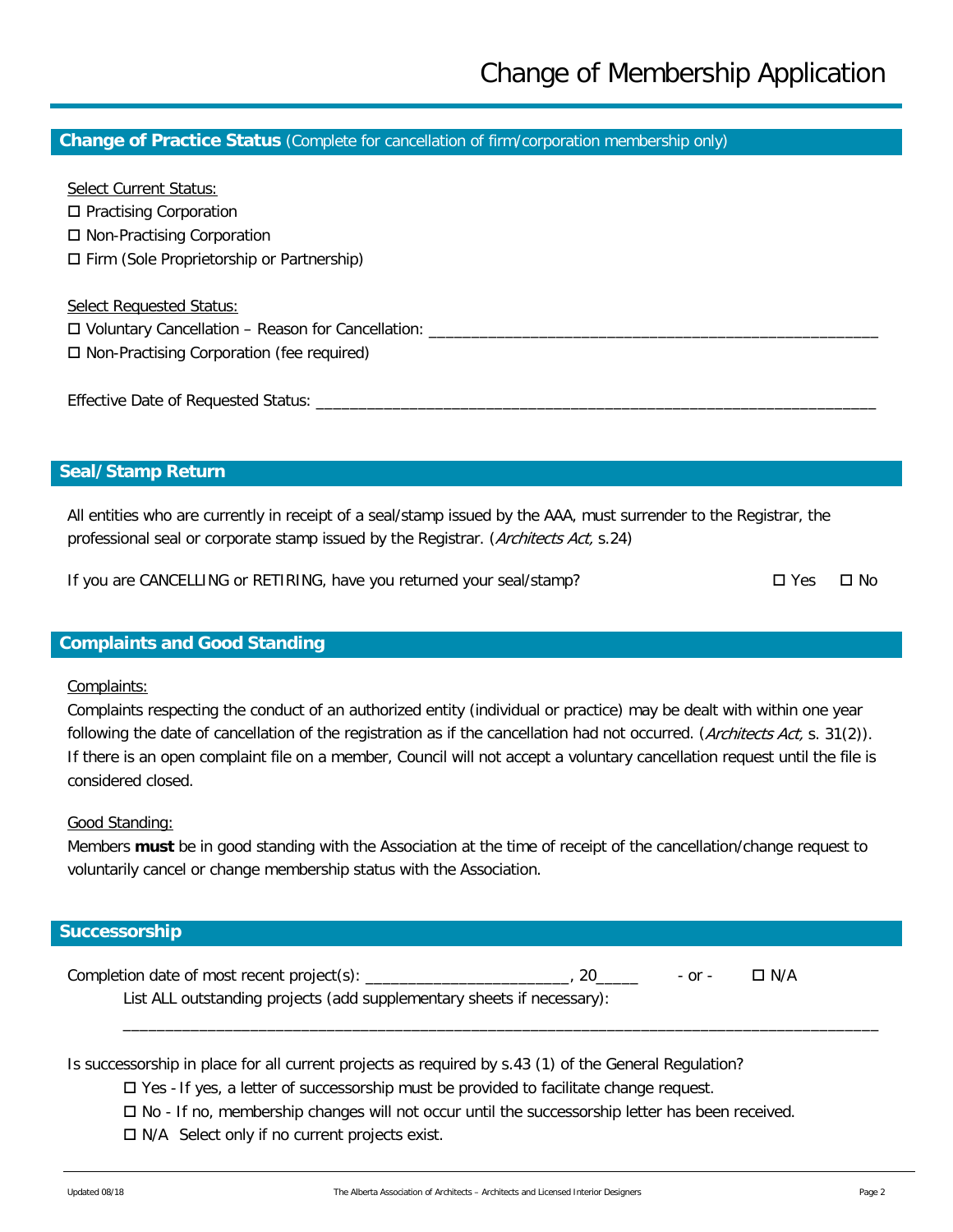### **Firm/Corporation Ownership** (Add supplementary sheets if necessary)

**Note:** All individuals cancelling registration or changing to Retired Member status must simultaneously cancel the registration of their firm/corporation or submit evidence that they are no longer a majority shareholder in the firm/corporation (include cancellation information within this application or submit a Change to Practice Application if amending share percentages).

For individual membership changes, list ALL AAA Firms/Corporations, in which you currently hold ownership/shares and the percentage of shares held:

#### Name of AAA Firm/Corporation: Share Percentage: Share Percentage: Share Percentage: Share Percentage: Share Percentage: Share Percentage: Share Percentage: Share Percentage: Share Percentage: Share Percentage: Share Percen

For Firm/Corporation membership changes, list ALL AAA owners/shareholders of the Firm/Corporation and the percentage of shares held:

#### Name of AAA Firm/Corporation: Share Percentage: Share Percentage: Share Percentage: Share Percentage: Share Percentage: Share Percentage: Share Percentage: Share Percentage: Share Percentage: Share Percentage: Share Percen

#### **Acknowledgment** (to be completed by individual or principal / owner of practice requesting change)

I, the same of the information contained within this Change is a set of the information contained within this Change of Membership Application, including all appendices, is accurate and complete, and acknowledge any and all responsibilities to be carried henceforth.

I also hereby confirm that I will undertake to notify all clients and contacts, amend all marketing, social media, and email signatures to reflect my current status and that of my associated firm(s) / corporation(s) that I am no longer a Registered Architect / Licensed Interior Designer, and that neither I nor my associated firm(s) / corporation(s), if listed, are permitted to practice architecture.

This acknowledgment is effective this \_\_\_\_ day of \_\_\_\_\_\_\_\_\_\_\_\_\_\_\_\_\_\_\_\_\_\_\_\_\_\_\_\_\_, 20

Signature:

#### **Membership Information**

#### **Associate Members**

An individual may apply for membership as an Associate Member if the applicant:

- resigns as a registered architect or licensed interior designer by way of Change of Membership Status Application and agrees to take on a category change to Associate Member status;
- immediately returns all stamps/seals to the Association;
- pays all outstanding charges, including administration fees, in full at the time of change to Associate Member status; and
- agrees to pay the annual dues of associate membership as determined by the Association.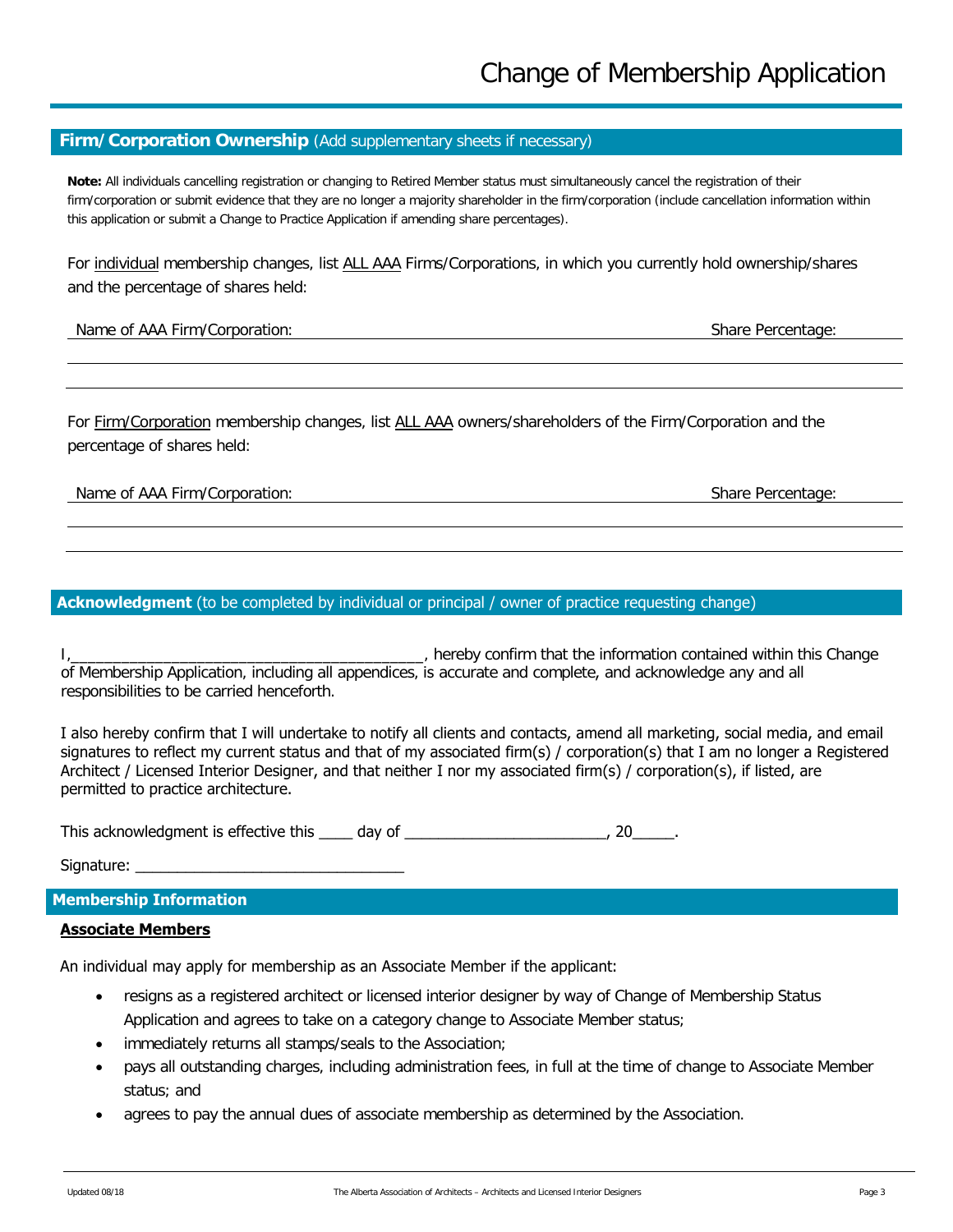An Associate Member is entitled:

- to attend annual general meetings, unless the meeting votes to exclude those persons who are not registered architects or licensed interior designers, but is not entitled to vote;
- to receive newsletters published by the Association;
- to receive such information as the Council may direct from time to time; and
- to use the words "Associate Member, AAA" after his/her name to indicate that the person is an associate member of the Association.

An Associate Member is not entitled:

• to call himself/herself an Architect/Licensed Interior Designer in the Province of Alberta nor is he/she eligible to practice the restricted scope of architecture or interior design.

**Note:** Associate status will expire after five (5) years of absence as a Registered Architect or Licensed Interior Designer (see #4 on page 5). Individuals are expected to keep current in their professional field during their time as an Associate Member.

#### **Retired Members**

An individual wishing to retire may apply for membership in the Association as a Retired Member if the applicant:

- resigns as a registered architect or licensed interior designer and agrees to take on a category change to Retired Member status;
- immediately returns all stamps/seals to the Association;
- pays all outstanding charges, including administration fees, in full at the time of change to Retired Member status; and
- agrees to pay the annual dues of retired membership as determined by the Association.

On payment of the appropriate fee, the Council may approve the entry in the records of the Association of an individual referred to in subsection (1) in the category of Retired Member.

A Retired Member is entitled:

- to attend annual general meetings and special general meetings, unless the meeting votes to exclude those persons who are not registered architects or licensed interior designers, but is not entitled to vote;
- to receive the newsletter published by the Association;
- to receive such information as the Council may direct from time to time; and
- to use the words "Architect (Retired)" or "Licensed Interior Designer (Retired)" after the individual's name to indicate Retired Member status.

A Retired Member shall pay such annual dues as are specified by the Council.

#### **Voluntary Cancellation of Registration**

For an individual to Voluntarily Cancel membership with the Association:

- the request for cancellation of a registration must be approved by the Council;
- the authorized entity requesting the cancellation shall, on being notified of the approval, surrender to the Registrar the seal or stamp issued by the Registrar and, when requested by the Registrar, the certificate of registration, annual certificate, licence, permit or certificate of authorization, as the case may be.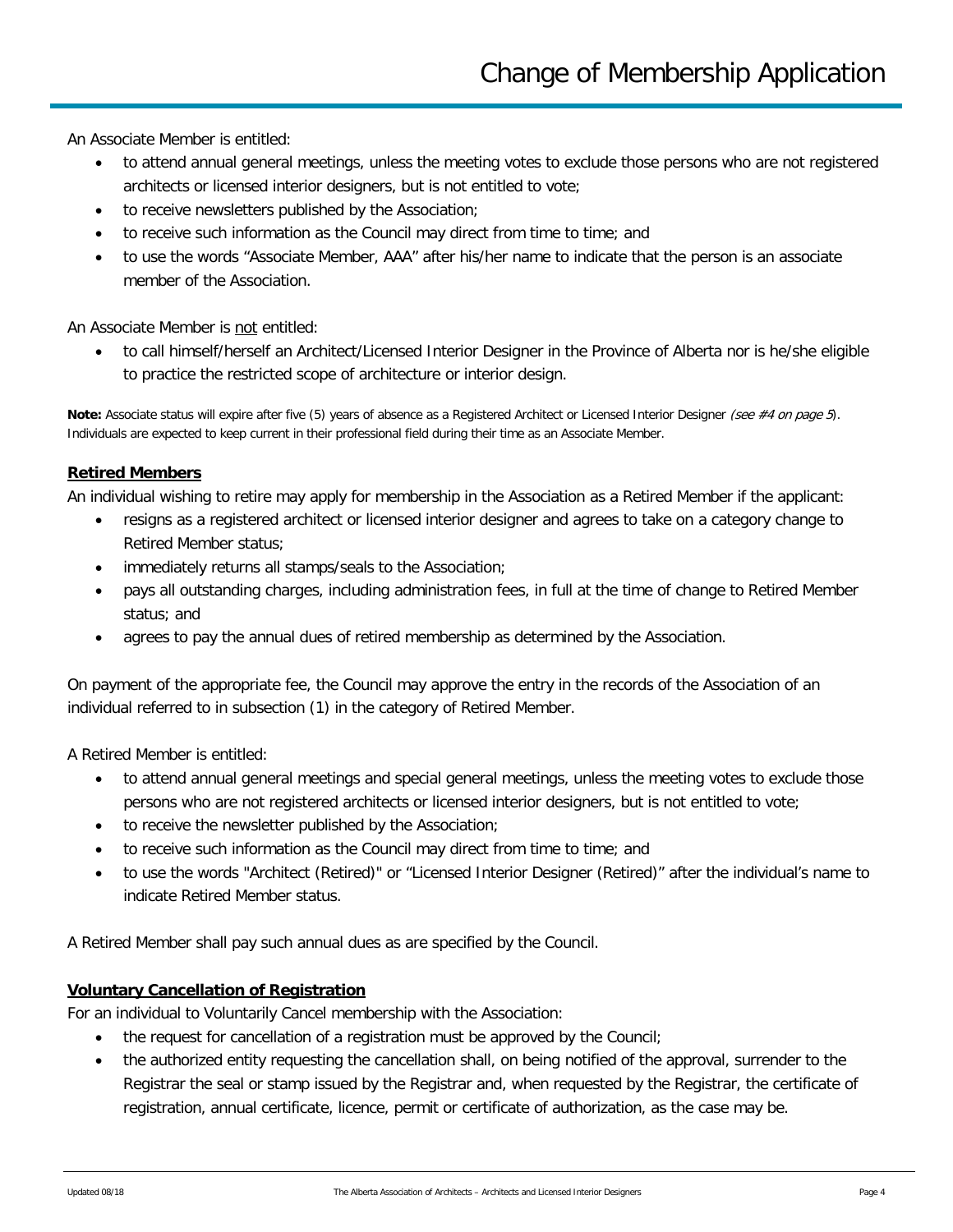# **Reinstatement Process**

- 1. A member who resigned voluntarily, or who adopted Associate Member status, may apply for reinstatement by making application and providing payment of the following:
	- any outstanding fees, dues, costs or levies;
	- the administration fee applicable to the reinstatement;
	- registration fees and annual dues for the current year.
- 2. An applicant who applies for reinstatement within three (3) years of the date of resignation or adoption of Associate status:
	- a. will be required to complete professional development requirements for the year of reinstatement at the existing standard of the home jurisdiction **plus an additional 50%** of the Alberta required structured learning hours;
	- b. and may be required to provide such further documentation or engage in any of he following activities as determined necessary to establish to the satisfaction of the Council that the member has attained a level of competence required of the profession in Alberta such as:
	- c. provide an updated CV;
		- i. provide letters of reference;
		- ii. complete specific courses;
		- iii. provide evidence of continuing competence activities in other jurisdictions;
		- iv. write additional examinations as prescribed by the Council;
		- v. attend at an interview with the Registration Committee.
- 3. An applicant who applies for reinstatement between three (3) and five (5) years of the date of resignation or adoption of Associate status:
	- a. will be required to complete professional development requirements for the year of reinstatement at the existing standard of the home jurisdiction **plus an additional 100%** of the Alberta required structured learning hours;
	- b. and may be required to provide such further documentation or engage in any of he following activities as determined necessary to establish to the satisfaction of the Council that the member has attained a level of competence required of the profession in Alberta such as:
		- i. provide an updated CV;
		- ii. provide letters of reference;
		- iii. complete specific courses;
		- iv. provide evidence of continuing competence activities in other jurisdictions;
		- v. write additional examinations as prescribed by the Council;
		- vi. attend at an interview with the Registration Committee.
- 4. Associate status will expire after five (5) years of absence as a Registered Architect or Licensed Interior Designer. An applicant who applies for reinstatement **more than five (5) years** from the date of resignation or adoption of Associate status will be assessed on an individual basis and will be required to meet current registration requirements including completion of all or a portion of two years of practical training, successful completion of all prescribed examinations and a Registration Committee interview.

**Note:** An applicant must, concurrently with the reinstatement application, make application for registration of a Practice Arrangement acceptable to the Association.